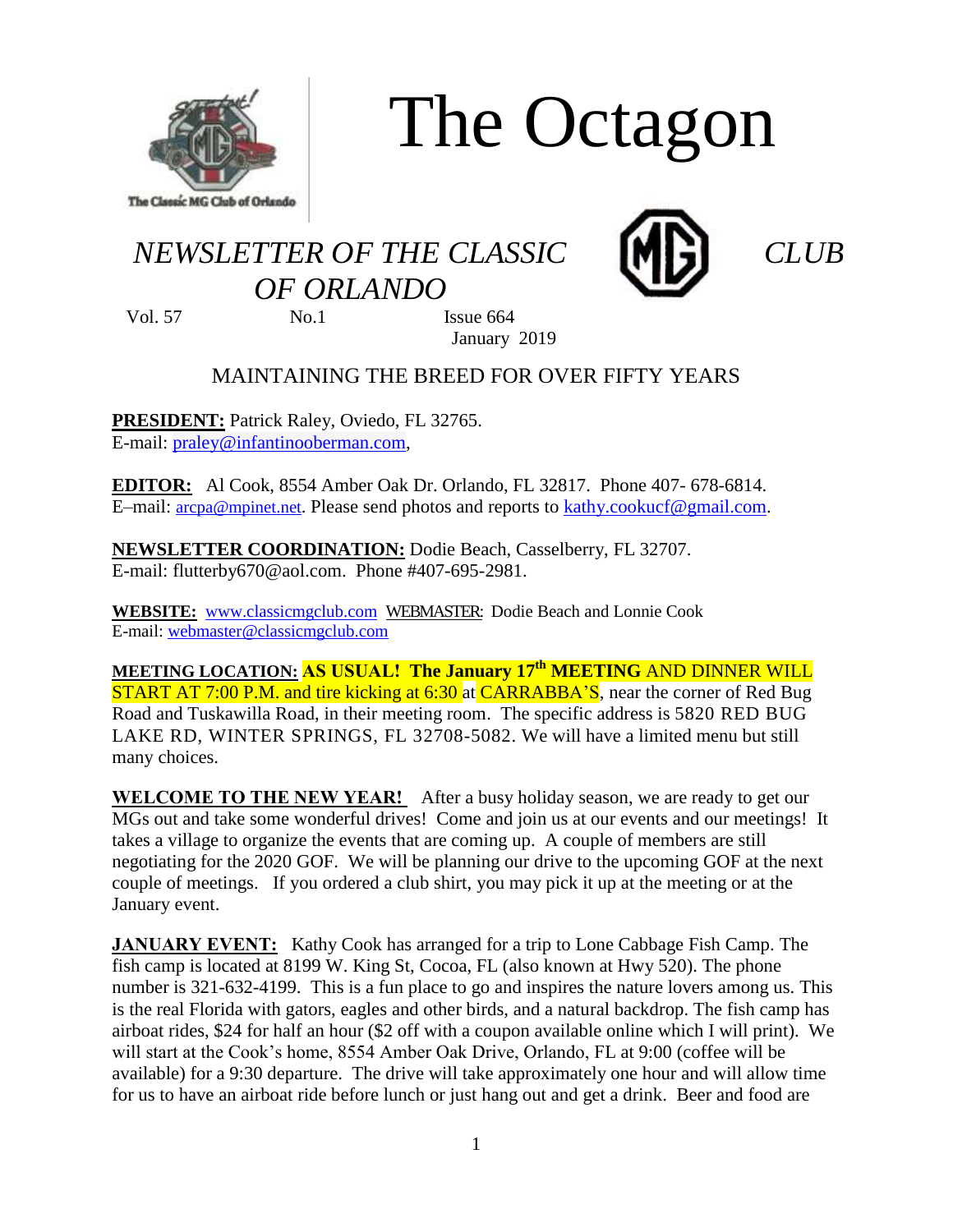plentiful. Call Kathy 407-963-5349 or email her at [kathy.cookucf@gmail.com](mailto:kathy.cookucf@gmail.com) if you have any questions.

**REPORT ON THE DECEMBER EVENTS:** The club had its traditional holiday party and gift exchange at the Cooks. To help people locate our house, we began at 5:00 in the afternoon. There was plenty of delicious food and drink with about 30 people in attendance. Kathy provided a wonderful special coffee to top off the dinner which was then followed by an animated gift exchange and trade! The weather was wonderful, and people enjoyed hanging out on the porch which can only happen in beautiful Florida! Thanks to everyone who pitched in and helped make this event successful.

The traditional Holiday Tour of Lights was offered in lieu of our meeting on the third Thursday in December. Offered is the operative word. For the first time in many years, the weather did not cooperate, and half the people decided to meet us directly at Tibby's for dinner. Paul and Ann Plasschaert graciously opened their house to us while we had some lovely refreshments prior to a shortened tour in Tanks. The Cooks may not put their top down for driving (difficult when the MGB-GT top doesn't go down!), but they did have the only MG on the tour. Are we getting soft or what? Tibby's is always a favorite of the group, and they did not fail us.

The Holiday food drive, put on by Ceres Motorsports and McGinnty's Pub, was a huge success and raised money and brought in food for the Second Harvest Food Bank.

I don't have reports on Bok Tower but I will be glad to include it if someone will write it up.

#### PLEASE TAKE PICTURES AT THE EVENTS SO KATHY CAN PUT THEM IN THE NEWSLETTER!!!!

#### **NEW MEMBERS:**

We want to extend a warm Florida welcome to our newest members! Hope to see you at future meetings and events! Please feel free to come to the parties and events!

A hearty welcome to John Held who lives in Oviedo. He has a 1977 MGB with oomph! It has a Chevy V6. John contacted us through the CMGC website.

John and Debbie Driggers came to us via Pete Rogers. The Driggers live in beautiful Mt Dora, FL. They have a 77MGB rubber bumper. He is retired dentist she is a real estate sales person.

#### **OTHER EVENTS:**

**GOF 2019:** Information and registration forms are available on the Jacksonville club's website, [https://www.mgclassics.org/gofsouth.](https://www.mgclassics.org/gofsouth) For those of you who may have missed it, it's official that we are having the GOF in Daytona Beach this year. It will be held at the Plaza Resort & Spa on the beach. **Save the date: 11th thru 14th of April**. The main feature will be taking a drive on the road course around the race track. There will also have a few driving MG's road events in the Daytona area. They are starting on a Thursday for the early birds with something for them to do,